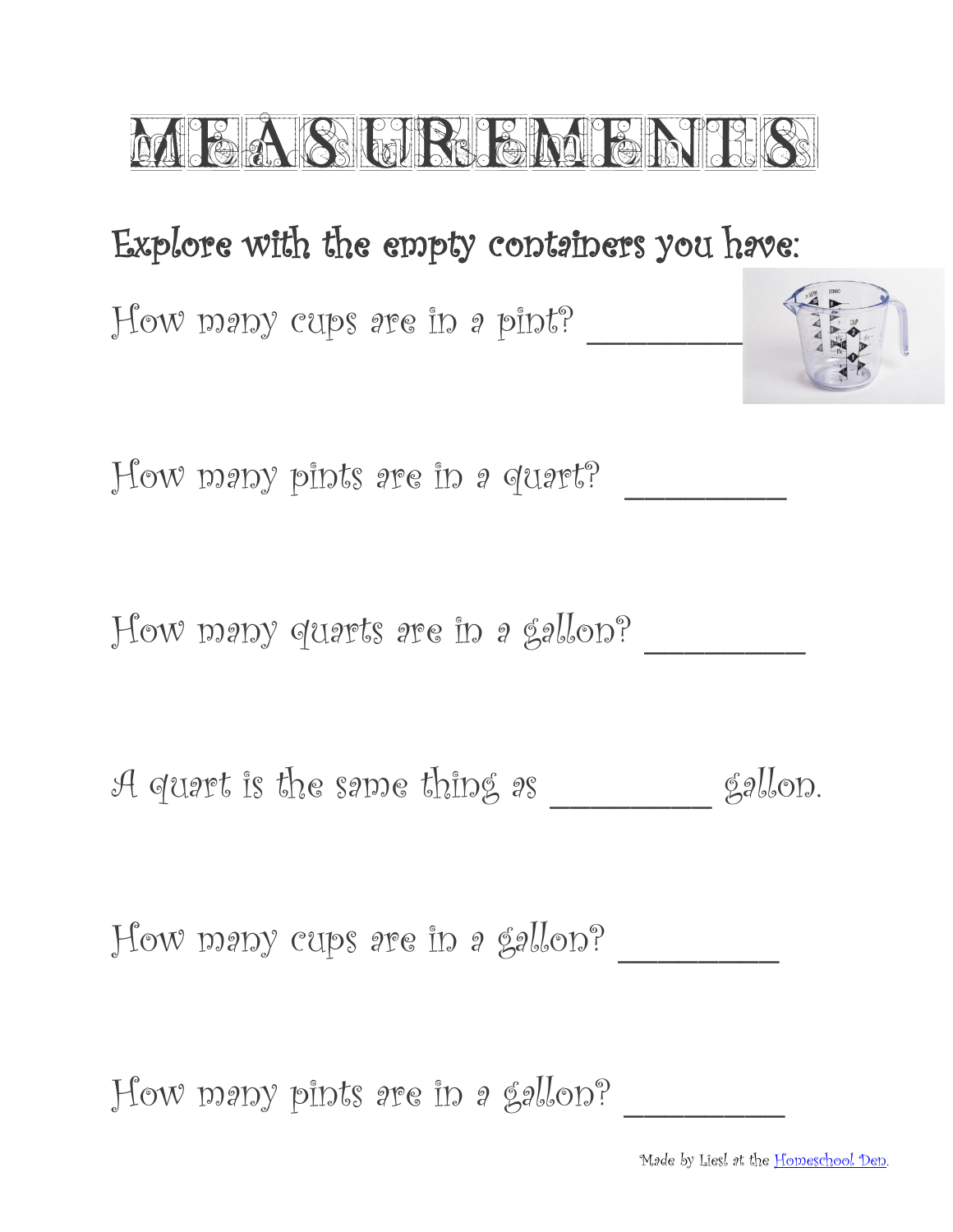

How many teaspoons are in a tablespoon?

How many teaspoons are in a tablespoon?

How many tablespoons are in a cup?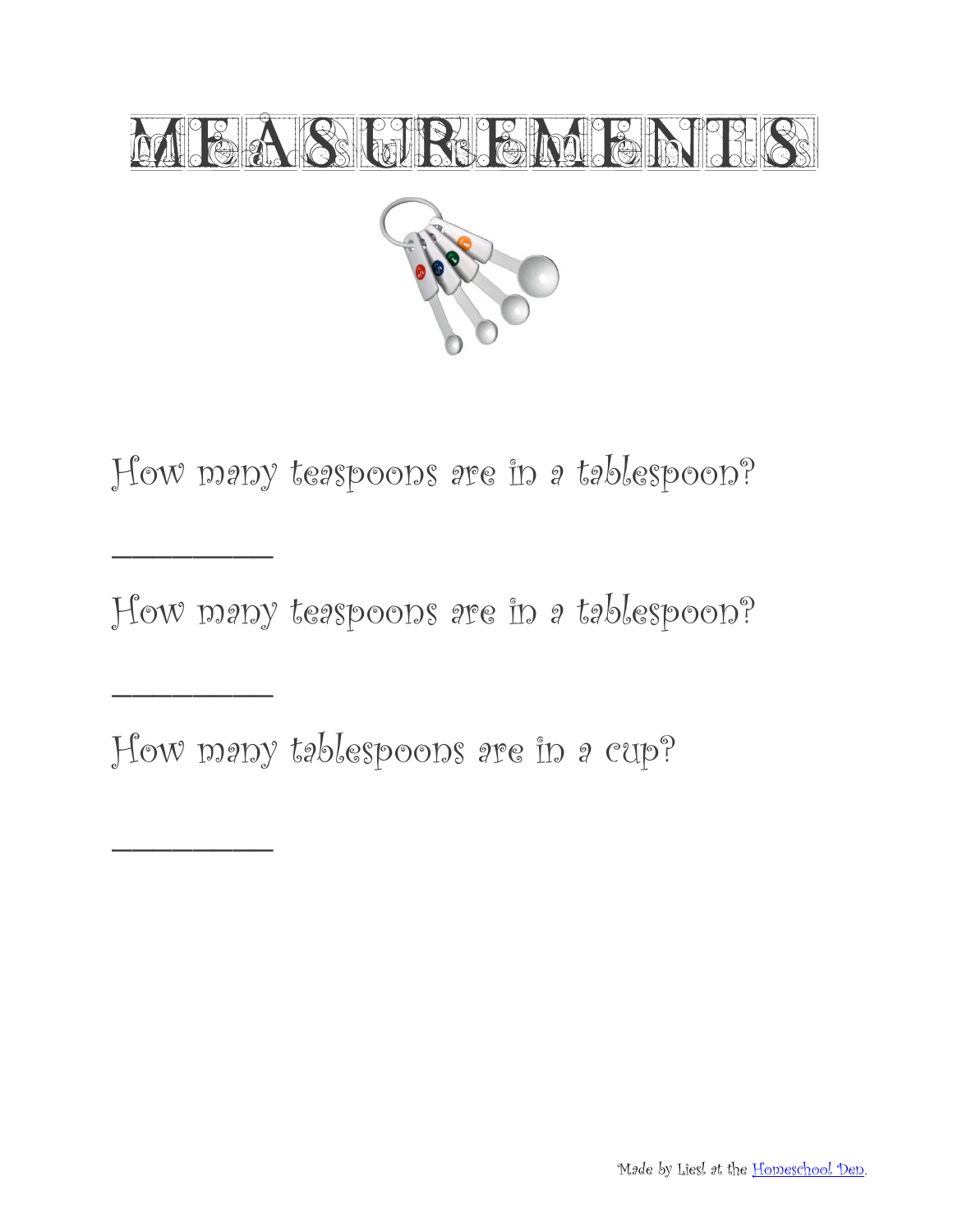

GAEBONS QUARTIS, BLINTIS, GUPS

## $G=Q$ Q Q Q Q

$$
1 \text{ gallon} = \underline{\hspace{2cm}}\underline{\hspace{2cm}}\underline{\hspace{2cm}}\underline{\hspace{2cm}}\underline{\hspace{2cm}}\underline{\hspace{2cm}}\underline{\hspace{2cm}}\underline{\hspace{2cm}}\underline{\hspace{2cm}}\underline{\hspace{2cm}}}
$$

$$
Q = \frac{P}{P}
$$

 $1$  quart =  $\frac{1}{1}$  pints

$$
P = \begin{array}{cc} C \\ C \end{array}
$$

 $1 \text{ pint} = \_\_\_\_\_\_\$ cups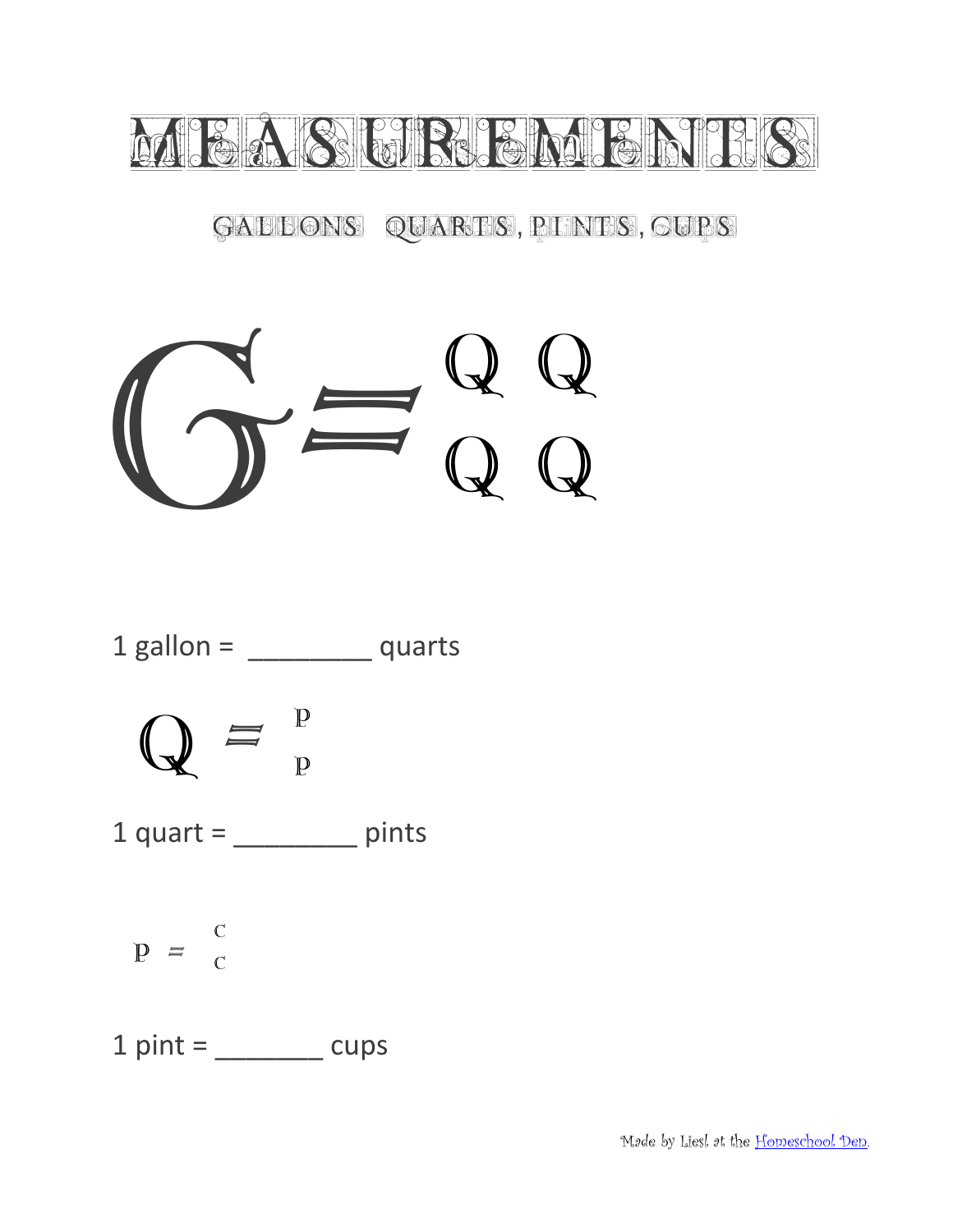The large square is like one \_\_\_\_\_\_\_\_\_\_\_\_\_\_\_\_\_\_\_\_\_\_\_\_\_\_.

Divide the square into quarters (into 4). Those would be like a

Divide that section in half; that would be one \_\_\_\_\_\_\_\_\_\_.

Divide the small section in half again and the smallest section would be

a \_\_\_\_\_\_\_\_\_\_\_\_\_\_\_\_\_\_.

\_\_\_\_\_\_\_\_\_\_\_\_\_\_\_\_\_\_\_\_.

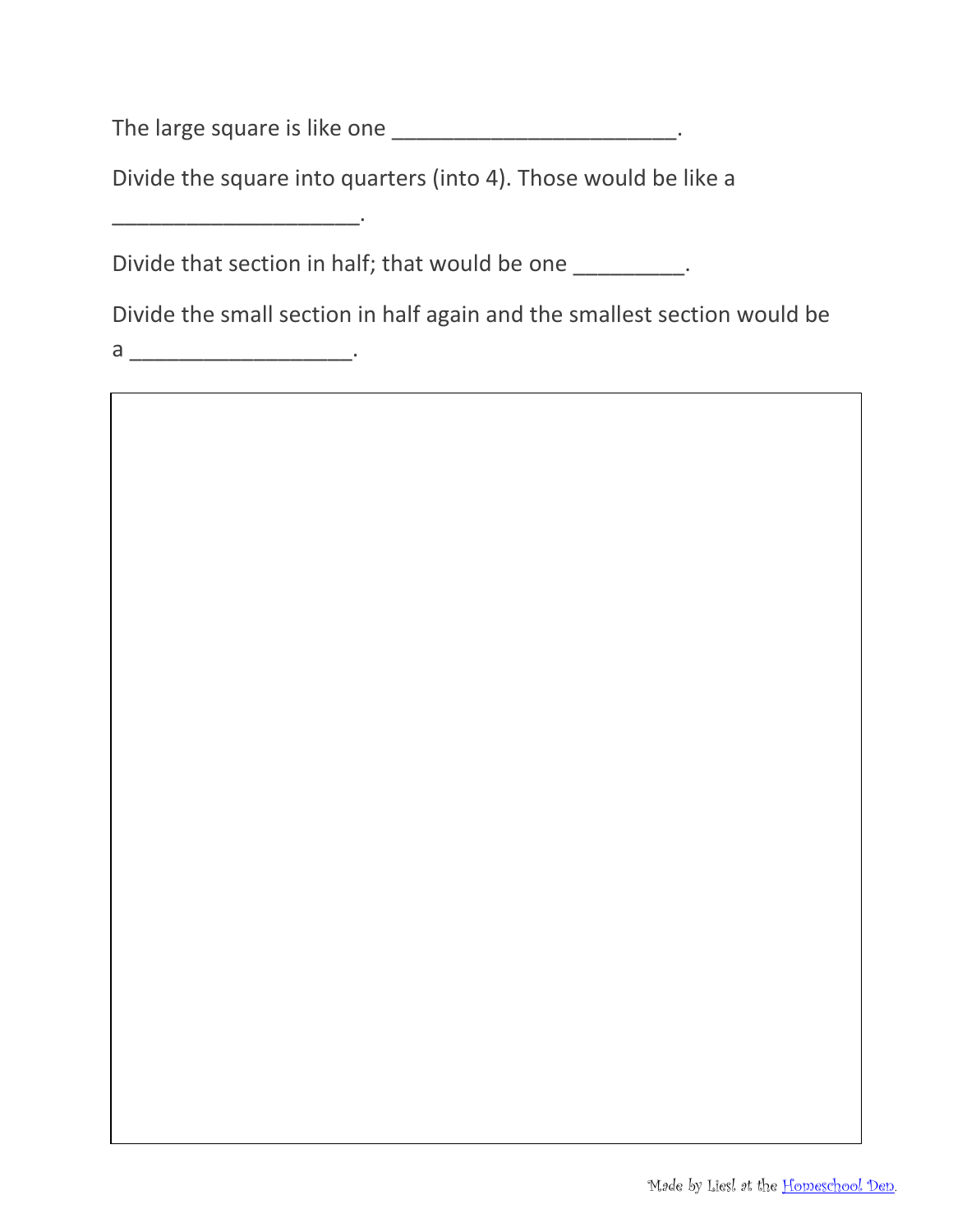Have the kids create their own illustration on paper:



Original idea is from<http://www.thekitchn.com/memory-tricks-remembering-how-52851>